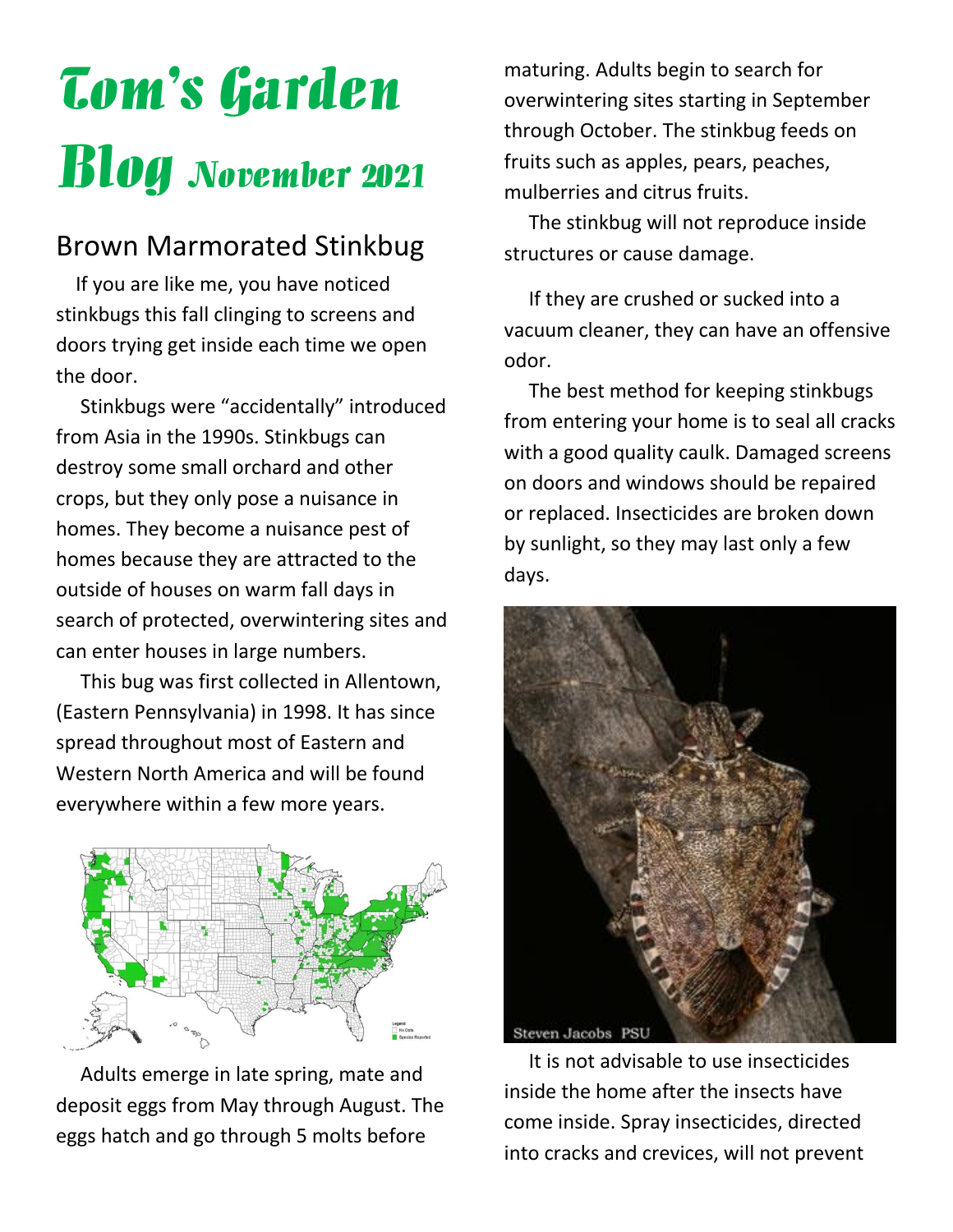the bugs from emerging. Sealing the cracks around ceiling light fixtures, fans, and door and window trim is the only way to keep them out, especially if they are in the attic.

 Pesticides are poisonous. Read and follow directions and safety precautions on labels.

## How to Grow Lobelia

 Lobelia can be a tender perennial grown in most USDA zones or some varieties are hardy perennials in zones 4-9. The tender lobelia is perennial only in USDA zones 10-11 and is treated as an annual here in Ohio.

 Lobelia is easy to grow and requires no maintenance. It does not have to be deadheaded because the plant self-cleans. Deer and rabbits don't like to eat it. Lobelia can be grown in full sun to part shade conditions. If you grow it in full sun, be sure to water it regularly in hot summer months. It likes rich, well-drained soil, keeping the soil evenly moist.

Annual lobelia comes in a variety of colors; **\*Lobelia erinus 'Laguna':** Blue flowers and a

trailing habit

**\*Lobelia erinus 'Lilac Fountain':** lilac-pink flowers and a trailing habit

**\*Lobelia erinus 'Rosamund'** Cherry red flowers with a trailing habit

The trailing types can be used as a ground cover, in hanging baskets or along with other plants in a mixed container garden.



Fountain Blue Lobelia

They also work well in mixed window boxes. The trailing growth habit allows it to cascade down the sides. Perennial varieties include;

**\*Cardinal Flower (lobelia cardinalis):** red flowers and upright habit

**\*Great Lobelia (lobelia siphilitica):** blue flowers with upright habit

**\*Great Blue:** blue flowers and upright habit Perennial lobelias attract butterflies, hummingbirds, bees; and are deer and rabbit resistant, native to Ohio and good for cut flowers



Tall Great Blue Mature height: 24-36" tall, 10-18" wide Bloom time is mid to late summer.